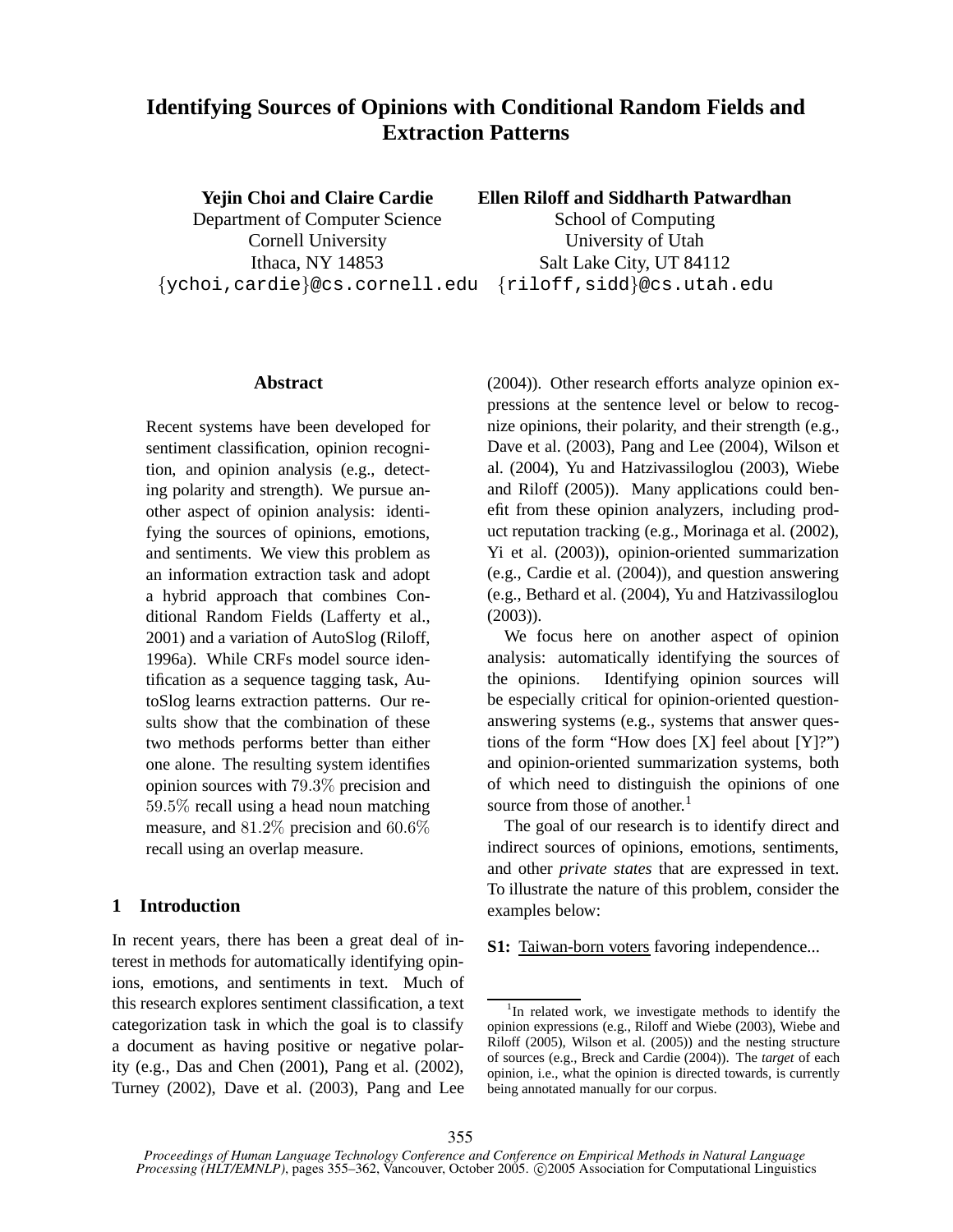- **S2:** According to the report, the human rights record in China is horrendous.
- **S3:** International officers believe that the EU will prevail.
- S4: International officers said US officials want the EU to prevail.

In S1, the phrase "Taiwan-born voters" is the direct (i.e., first-hand) source of the "favoring" sentiment. In S2, "the report" is the direct source of the opinion about China's human rights record. In S3, "International officers" are the direct source of an opinion regarding the EU. The same phrase in S4, however, denotes an indirect (i.e., second-hand, third-hand, etc.) source of an opinion whose direct source is "US officials".

In this paper, we view *source identification* as an information extraction task and tackle the problem using sequence tagging and pattern matching techniques simultaneously. Using syntactic, semantic, and orthographic lexical features, dependency parse features, and opinion recognition features, we train a linear-chain Conditional Random Field (CRF) (Lafferty et al., 2001) to identify opinion sources. In addition, we employ features based on automatically learned extraction patterns and perform feature induction on the CRF model.

We evaluate our hybrid approach using the NRRC corpus (Wiebe et al., 2005), which is manually annotated with direct and indirect opinion source information. Experimental results show that the CRF model performs well, and that both the extraction patterns and feature induction produce performance gains. The resulting system identifies opinion sources with 79.3% precision and 59.5% recall using a head noun matching measure, and 81.2% precision and 60.6% recall using an overlap measure.

### **2 The Big Picture**

The goal of information extraction (IE) systems is to extract information about events, including the participants of the events. This task goes beyond Named Entity recognition (e.g., Bikel et al. (1997)) because it requires the recognition of role relationships. For example, an IE system that extracts information about corporate acquisitions must distinguish between the company that is doing the acquiring and the company that is being acquired. Similarly, an IE system that extracts information about terrorism must distinguish between the person who is the perpetrator and the person who is the victim. We hypothesized that IE techniques would be wellsuited for source identification because an opinion statement can be viewed as a kind of speech event with the source as the agent.

We investigate two very different learning-based methods from information extraction for the problem of opinion source identification: graphical models and extraction pattern learning. In particular, we consider Conditional Random Fields (Lafferty et al., 2001) and a variation of AutoSlog (Riloff, 1996a). CRFs have been used successfully for Named Entity recognition (e.g., McCallum and Li (2003), Sarawagi and Cohen (2004)), and AutoSlog has performed well on information extraction tasks in several domains (Riloff, 1996a). While CRFs treat source identification as a sequence tagging task, AutoSlog views the problem as a pattern-matching task, acquiring symbolic patterns that rely on both the syntax and lexical semantics of a sentence. We hypothesized that a combination of the two techniques would perform better than either one alone.

Section 3 describes the CRF approach to identifying opinion sources and the features that the system uses. Section 4 then presents a new variation of AutoSlog, *AutoSlog-SE*, which generates IE patterns to extract sources. Section 5 describes the hybrid system: we encode the IE patterns as additional features in the CRF model. Finally, Section 6 presents our experimental results and error analysis.

### **3 Semantic Tagging via Conditional Random Fields**

We defined the problem of opinion source identification as a sequence tagging task via CRFs as follows. Given a sequence of tokens,  $x = x_1x_2...x_n$ , we need to generate a sequence of tags, or labels,  $y = y_1y_2...y_n$ . We define the set of possible label values as 'S', 'T', '-', where 'S' is the first token (or Start) of a source, 'T' is a non-initial token (i.e., a conTinuation) of a source, and  $\prime - \prime$  is a token that is not part of any source.<sup>2</sup>

A detailed description of CRFs can be found in

 $2$ This is equivalent to the IOB tagging scheme used in syntactic chunkers (Ramshaw and Marcus, 1995).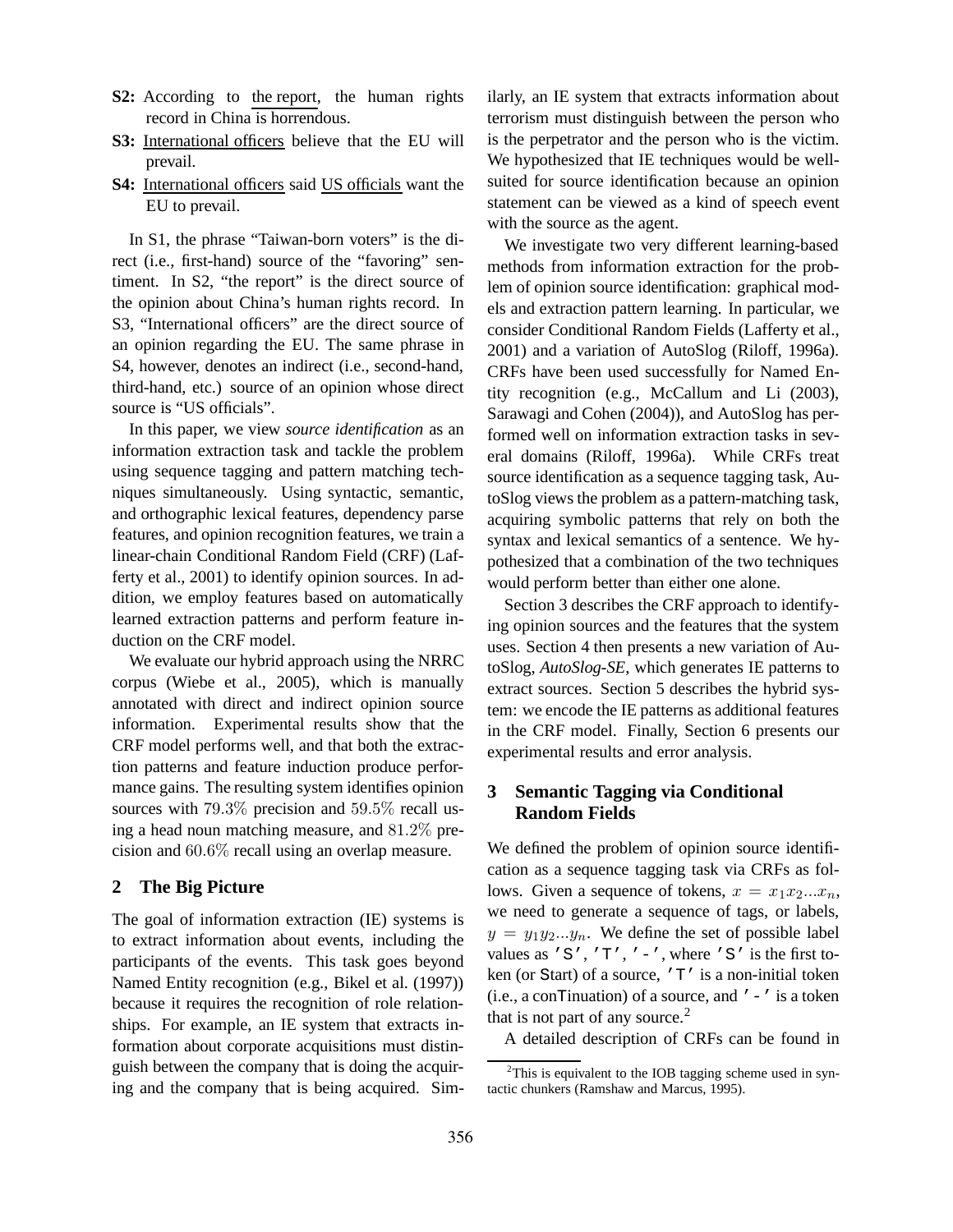Lafferty et al. (2001). For our sequence tagging problem, we create a linear-chain CRF based on an undirected graph  $G = (V, E)$ , where V is the set of random variables  $Y = \{Y_i | 1 \le i \le n\},\$ one for each of  $n$  tokens in an input sentence; and  $E = \{(Y_{i-1}, Y_i) | 1 \le i \le n\}$  is the set of  $n - 1$  edges forming a linear chain. For each sentence  $x$ , we define a non-negative clique potential  $\exp(\sum_{k=1}^K \lambda_k f_k(y_{i-1}, y_i, x))$  for each edge, and  $\exp(\sum_{k=1}^K \lambda_k)$  $\int_k' f'_k$  $f_k'(y_i, x)$  for each node, where  $f_k(...)$ is a binary feature indicator function,  $\lambda_k$  is a weight assigned for each feature function, and  $K$  and  $K'$ are the number of features defined for edges and nodes respectively. Following Lafferty et al. (2001), the conditional probability of a sequence of labels  $y$ given a sequence of tokens  $x$  is:

$$
P(y|x) = \frac{1}{Z_x} \exp\left(\sum_{i,k} \lambda_k f_k(y_{i-1}, y_i, x) + \sum_{i,k} \lambda'_k f'_k(y_i, x)\right)
$$
\n(1)

$$
Z_x = \sum_{y} \exp\left(\sum_{i,k} \lambda_k f_k(y_{i-1}, y_i, x) + \sum_{i,k} \lambda'_k f'_k(y_i, x)\right)
$$
\n(2)

where  $Z_x$  is a normalization constant for each  $x$ . Given the training data  $D$ , a set of sentences paired with their correct 'ST-' source label sequences, the parameters of the model are trained to maximize the conditional log-likelihood  $\prod_{(x,y)\in D} P(y|x)$ . For inference, given a sentence x in the test data, the tagging sequence  $y$  is given by  $argmax_{y'} P(y'|x)$ .

#### **3.1 Features**

To develop features, we considered three properties of opinion sources. First, the sources of opinions are mostly noun phrases. Second, the source phrases should be semantic entities that can bear or express opinions. Third, the source phrases should be directly related to an opinion expression. When considering only the first and second criteria, this task reduces to named entity recognition. Because of the third condition, however, the task requires the recognition of opinion expressions and a more sophisticated encoding of sentence structure to capture relationships between source phrases and opinion expressions.

With these properties in mind, we define the following features for each token/word  $x_i$  in an input sentence. For pedagogical reasons, we will describe some of the features as being multi-valued or categorical features. In practice, however, all features are binarized for the CRF model.

**Capitalization features** We use two boolean features to represent the capitalization of a word: all-capital, initial-capital.

**Part-of-speech features** Based on the lexical categories produced by GATE (Cunningham et al., 2002), each token  $x_i$  is classified into one of a set of coarse part-of-speech tags: noun, verb, adverb, wh-word, determiner, punctuation, etc. We do the same for neighboring words in a  $[-2, +2]$  window in order to assist noun phrase segmentation.

**Opinion lexicon features** For each token  $x_i$ , we include a binary feature that indicates whether or not the word is in our *opinion lexicon* — a set of words that indicate the presence of an opinion. We do the same for neighboring words in a  $[-1, +1]$  window. Additionally, we include for  $x_i$  a feature that indicates the opinion subclass associated with  $x_i$ , if available from the lexicon. (e.g., "bless" is classified as "moderately subjective" according to the lexicon, while "accuse" and "berate" are classified more specifically as "judgments".) The lexicon is initially populated with approximately 500 opinion words <sup>3</sup> from (Wiebe et al., 2002), and then augmented with opinion words identified in the training data. The training data contains manually produced phrase-level annotations for all expressions of opinions, emotions, etc. (Wiebe et al., 2005). We collected all content words that occurred in the training set such that at least 50% of their occurrences were in opinion annotations.

**Dependency tree features** For each token  $x_i$ , we create features based on the parse tree produced by the Collins (1999) dependency parser. The purpose of the features is to (1) encode structural information, and (2) indicate whether  $x_i$  is involved in any grammatical relations with an opinion word. Two pre-processing steps are required before features can be constructed:

<sup>&</sup>lt;sup>3</sup> Some words are drawn from Levin (1993); others are from Framenet lemmas (Baker et al. 1998) associated with communication verbs.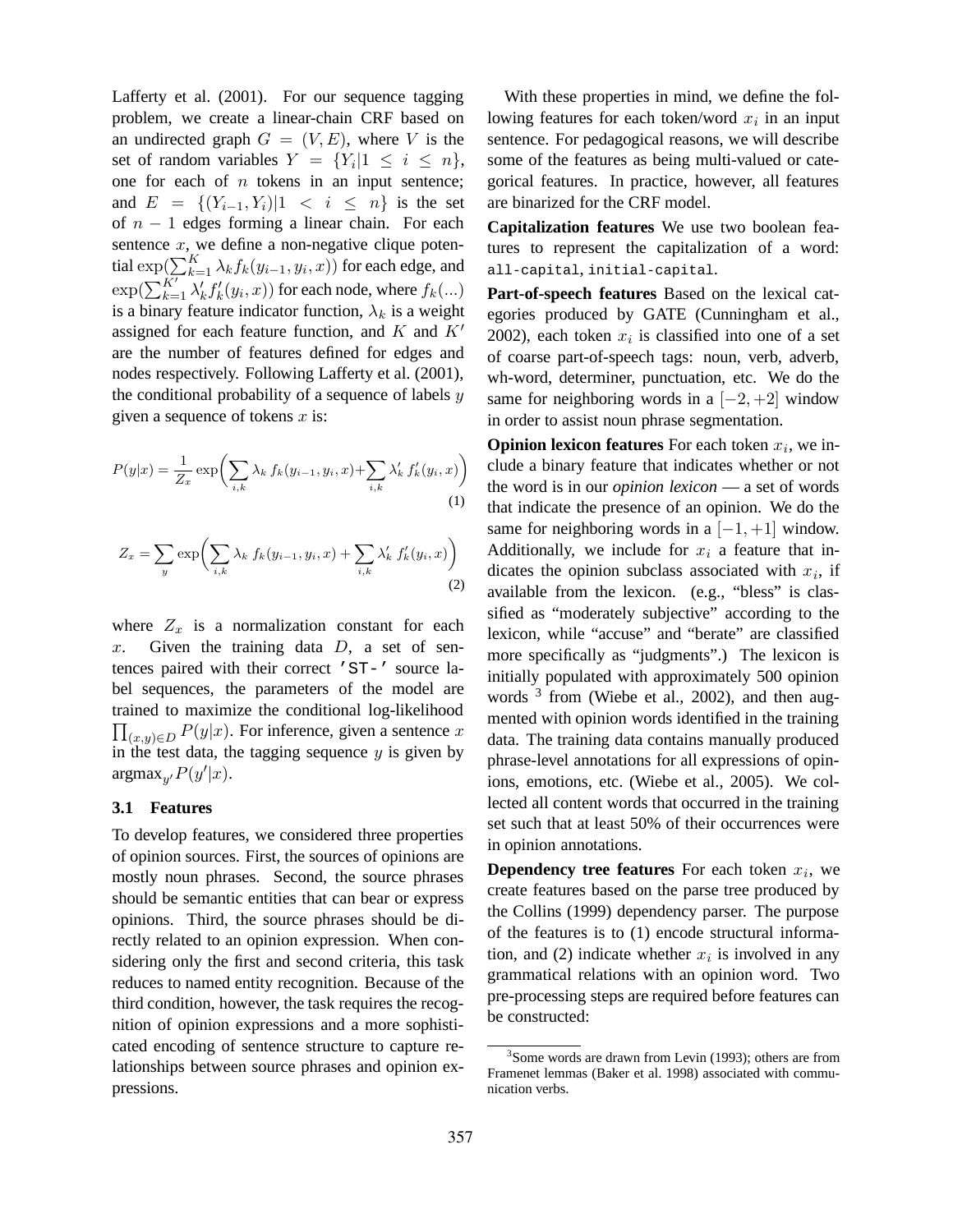- 1. **Syntactic chunking.** We traverse the dependency tree using breadth-first search to identify and group syntactically related nodes, producing a flatter, more concise tree. Each syntactic "chunk" is also assigned a grammatical role (e.g., subject, object, verb modifier, time, location, of-pp, by-pp) based on its constituents. Possessives (e.g., "Clinton's idea") and the phrase "according to X" are handled as special cases in the chunking process.
- 2. **Opinion word propagation.** Although the opinion lexicon contains only content words and no multi-word phrases, actual opinions often comprise an entire phrase, e.g., *"is really willing"* or *"in my opinion"*. As a result, we mark as an opinion the entire chunk that contains an opinion word. This allows each token in the chunk to act as an opinion word for feature encoding.

After syntactic chunking and opinion word propagation, we create the following dependency tree features for each token  $x_i$ :

- the grammatical role of its chunk
- the grammatical role of  $x_{i-1}$ 's chunk
- whether the parent chunk includes an opinion word
- whether  $x_i$ 's chunk is in an argument position with respect to the parent chunk
- whether  $x_i$  represents a constituent boundary

**Semantic class features** We use 7 binary features to encode the semantic class of each word  $x_i$ : authority, government, human, media, organization or company, proper name, and other. The other class captures 13 semantic classes that cannot be sources, such as vehicle and time.

Semantic class information is derived from named entity and semantic class labels assigned to  $x_i$  by the Sundance shallow parser (Riloff, 2004). Sundance uses named entity recognition rules to label noun phrases as belonging to named entity classes, and assigns semantic tags to individual words based on a semantic dictionary. Table 1 shows the hierarchy that Sundance uses for semantic classes associated with opinion sources. Sundance is also used to recognize and instantiate the source extraction patterns



Figure 1: The semantic hierarchy for opinion sources

that are learned by AutoSlog-SE, which is described in the next section.

## **4 Semantic Tagging via Extraction Patterns**

We also learn patterns to extract opinion sources using a statistical adaptation of the AutoSlog IE learning algorithm. AutoSlog (Riloff, 1996a) is a supervised extraction pattern learner that takes a training corpus of texts and their associated answer keys as input. A set of heuristics looks at the context surrounding each answer and proposes a lexicosyntactic pattern to extract that answer from the text. The heuristics are not perfect, however, so the resulting set of patterns needs to be manually reviewed by a person.

In order to build a fully automatic system that does not depend on manual review, we combined AutoSlog's heuristics with statistics from the annotated training data to create a fully automatic supervised learner. We will refer to this learner as AutoSlog-SE (Statistically Enhanced variation of AutoSlog). AutoSlog-SE's learning process has three steps:

- **Step 1:** AutoSlog's heuristics are applied to every noun phrase (NP) in the training corpus. This generates a set of extraction patterns that, collectively, can extract every NP in the training corpus.
- **Step 2:** The learned patterns are augmented with selectional restrictions that semantically constrain the types of noun phrases that are legitimate extractions for opinion sources. We used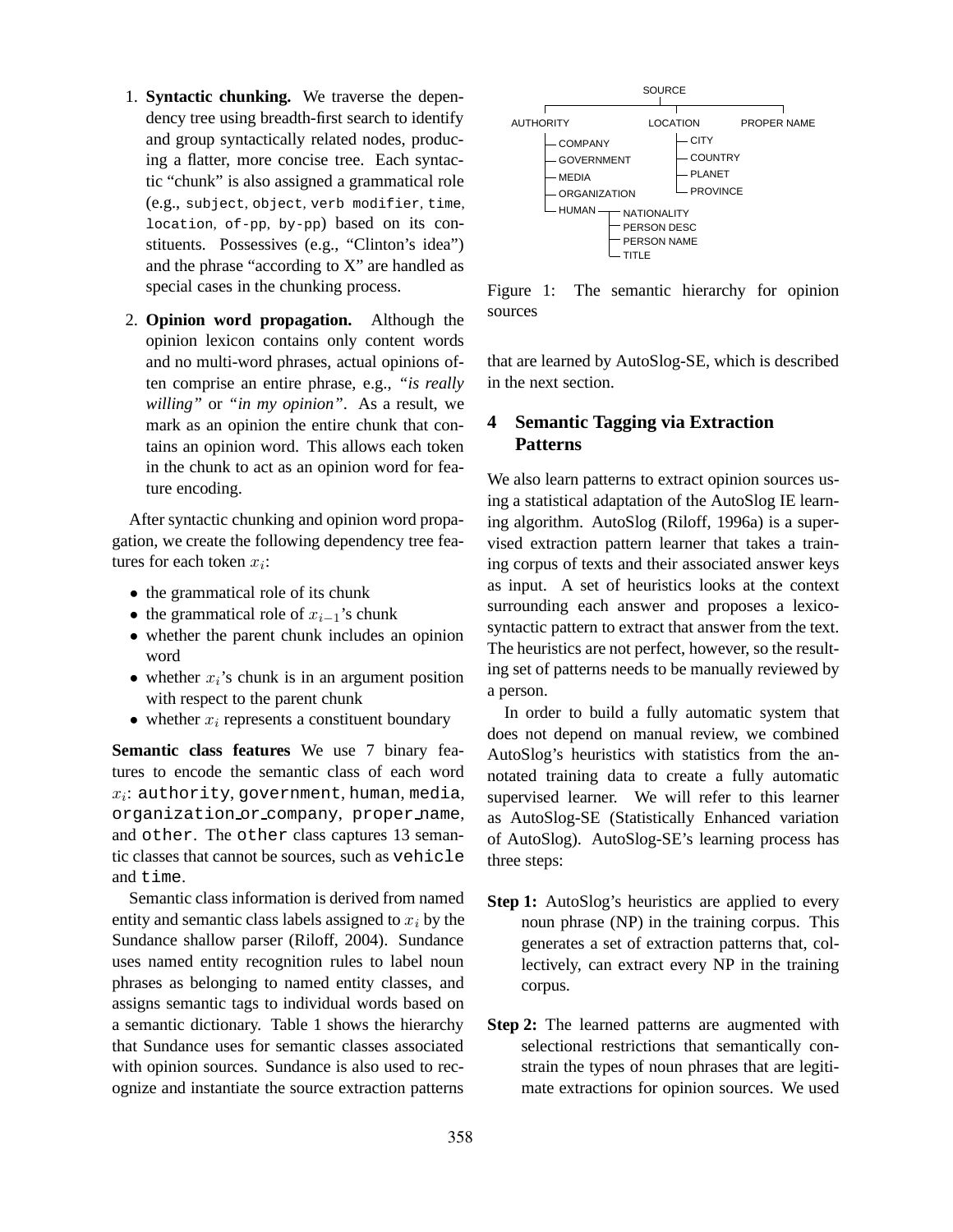the semantic classes shown in Figure 1 as selectional restrictions.

**Step 3:** The patterns are applied to the training corpus and statistics are gathered about their extractions. We count the number of extractions that match annotations in the corpus (correct extractions) and the number of extractions that do not match annotations (incorrect extractions). These counts are then used to estimate the probability that the pattern will extract an opinion source in new texts:

 $P(\text{source} \mid \text{pattern}_i) = \frac{\text{correct sources}}{\text{correct sources} \mid \text{incorrect}}$ correct sources + incorrect sources

This learning process generates a set of extraction patterns coupled with probabilities. In the next section, we explain how these extraction patterns are represented as features in the CRF model.

#### **5 Extraction Pattern Features for the CRF**

The extraction patterns provide two kinds of information. SourcePatt indicates whether a word activates any source extraction pattern. For example, the word *"complained"* activates the pattern *"*<*subj*> *complained"* because it anchors the expression. SourceExtr indicates whether a word is extracted by any source pattern. For example, in the sentence "President Jacques Chirac frequently complained about France's economy", the words "President", "Jacques", and "Chirac" would all be extracted by the *"*<*subj*> *complained"* pattern.

Each extraction pattern has frequency and probability values produced by AutoSlog-SE, hence we create four IE pattern-based features for each token  $x_i$ : SourcePatt-Freq, SourceExtr-Freq, SourcePatt-Prob, and SourceExtr-Prob, where the frequency values are divided into three ranges:  $\{0, 1, 2+\}$  and the probability values are divided into five ranges of equal size.

### **6 Experiments**

We used the Multi-Perspective Question Answering  $(MPQA)$  corpus<sup>4</sup> for our experiments. This corpus

consists of 535 documents that have been manually annotated with opinion-related information including direct and indirect sources. We used 135 documents as a tuning set for model development and feature engineering, and used the remaining 400 documents for evaluation, performing 10-fold cross validation. These texts are English language versions of articles that come from many countries and cover many topics.<sup>5</sup>

We evaluate performance using 3 measures: overlap match (OL), head match (HM), and exact match (EM). OL is a lenient measure that considers an extraction to be correct if it overlaps with any of the annotated words. HM is a more conservative measure that considers an extraction to be correct if its head matches the head of the annotated source. We report these somewhat loose measures because the annotators vary in where they place the exact boundaries of a source. EM is the strictest measure that requires an exact match between the extracted words and the annotated words. We use three evaluation metrics: recall, precision, and F-measure with recall and precision equally weighted.

#### **6.1 Baselines**

We developed three baseline systems to assess the difficulty of our task. *Baseline-1* labels as sources all phrases that belong to the semantic categories authority, government, human, media, organization or company, proper name. Table 1 shows that the precision is poor, suggesting that the third condition described in Section 3.1 (opinion recognition) does play an important role in source identification. The recall is much higher but still limited due to sources that fall outside of the semantic categories or are not recognized as belonging to these categories. *Baseline-2* labels a noun phrase as a source if any of the following are true: (1) the NP is the subject of a verb phrase containing an opinion word, (2) the NP follows *"according to"*, (3) the NP contains a possessive and is preceded by an opinion word, or (4) the NP follows *"by"* and attaches to an opinion word. *Baseline-2'*s heuristics are designed to address the first and the third conditions in Section 3.1. Table 1 shows that *Baseline-2* is substantially better than *Baseline-1*. *Baseline-3*

<sup>4</sup>The MPQA corpus can be freely obtained at http://nrrc.mitre.org/NRRC/publications.htm.

<sup>&</sup>lt;sup>5</sup>This data was obtained from the Foreign Broadcast Information Service (FBIS), a U.S. government agency.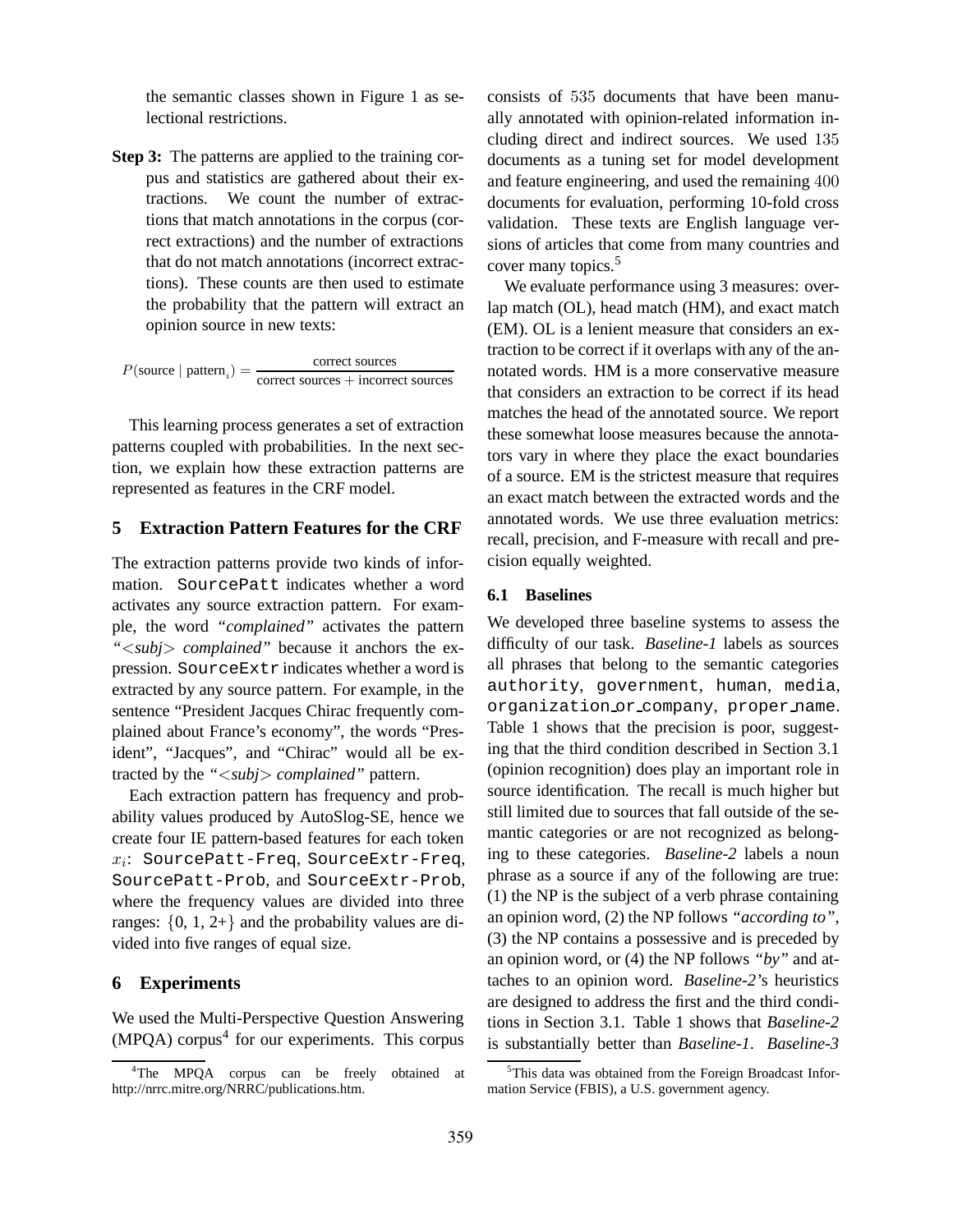|                            |                 | Recall            | Prec | F1   |
|----------------------------|-----------------|-------------------|------|------|
|                            | <b>OL</b>       | 77.3              | 28.8 | 42.0 |
| Baseline-1                 | $\overline{HM}$ | $\overline{71.4}$ | 28.6 | 40.8 |
|                            | EM              | 65.4              | 20.9 | 31.7 |
|                            | <b>OL</b>       | 62.4              | 60.5 | 61.4 |
| Baseline-2                 | HM              | 59.7              | 58.2 | 58.9 |
|                            | EM              | 50.8              | 48.9 | 49.8 |
|                            | <b>OL</b>       | 49.9              | 72.6 | 59.2 |
| Baseline-3                 | HM              | 47.4              | 72.5 | 57.3 |
|                            | EM              | 44.3              | 58.2 | 50.3 |
|                            | <b>OL</b>       | 48.5              | 81.3 | 60.8 |
| <b>Extraction Patterns</b> | HM              | 46.9              | 78.5 | 58.7 |
|                            | EM              | 41.9              | 70.2 | 52.5 |
| CRF:                       | OL              | 56.1              | 81.0 | 66.3 |
| basic features             | HM              | 55.1              | 79.2 | 65.0 |
|                            | EM              | 50.0              | 72.4 | 59.2 |
| CRF:                       | <b>OL</b>       | 59.1              | 82.4 | 68.9 |
| basic + IE pattern         | HM              | 58.1              | 80.5 | 67.5 |
| features                   | EM              | 52.5              | 73.3 | 61.2 |
| CRF-FI:                    | OL              | 57.7              | 80.7 | 67.3 |
| basic features             | HM              | 56.8              | 78.8 | 66.0 |
|                            | EM              | 51.7              | 72.4 | 60.3 |
| CRF-FI:                    | <b>OL</b>       | 60.6              | 81.2 | 69.4 |
| $basic + IE$ pattern       | HM              | 59.5              | 79.3 | 68.0 |
| features                   | EM              | 54.1              | 72.7 | 62.0 |

Table 1: Source identification performance table

labels a noun phrase as a source if it satisfies both *Baseline-1* and *Baseline-2*'s conditions (this should satisfy all three conditions described in Section 3.1). As shown in Table 1, the precision of this approach is the best of the three baselines, but the recall is the lowest.

#### **6.2 Extraction Pattern Experiment**

We evaluated the performance of the learned extraction patterns on the source identification task. The learned patterns were applied to the test data and the extracted sources were scored against the manual annotations.<sup>6</sup> Table 1 shows that the extraction patterns produced lower recall than the baselines, but with considerably higher precision. These results show that the extraction patterns alone can identify

nearly half of the opinion sources with good accuracy.

### **6.3 CRF Experiments**

We developed our CRF model using the MALLET code from McCallum (2002). For training, we used a Gaussian prior of 0.25, selected based on the tuning data. We evaluate the CRF using the *basic features* from Section 3, both with and without the IE pattern features from Section 5. Table 1 shows that the CRF with basic features outperforms all of the baselines as well as the extraction patterns, achieving an F-measure of 66.3 using the OL measure, 65.0 using the HM measure, and 59.2 using the EM measure. Adding the IE pattern features further increases performance, boosting recall by about 3 points for all of the measures and slightly increasing precision as well.

**CRF with feature induction.** One limitation of log-linear function models like CRFs is that they cannot form a decision boundary from conjunctions of existing features, unless conjunctions are explicitly given as part of the feature vector. For the task of identifying opinion sources, we observed that the model could benefit from conjunctive features. For instance, instead of using two separate features, HUMAN and PARENT-CHUNK-INCLUDES-OPINION-EXPRESSION, the conjunction of the two is more informative.

For this reason, we applied the CRF feature induction approach introduced by McCallum (2003). As shown in Table 1, where CRF-FI stands for the CRF model with feature induction, we see consistent improvements by automatically generating conjunctive features. The final system, which combines the basic features, the IE pattern features, and feature induction achieves an F-measure of 69.4 (recall=60.6%, precision=81.2%) for the OL measure, an F-measure of 68.0 (recall=59.5%, precision=79.3%) for the HM measure, and an F-measure of 62.0 (recall=54.1%, precision=72.7%) for the EM measure.

#### **6.4 Error Analysis**

An analysis of the errors indicated some common mistakes:

• Some errors resulted from error propagation in

<sup>&</sup>lt;sup>6</sup>These results were obtained using the patterns that had a probability  $> .50$  and frequency  $> 1$ .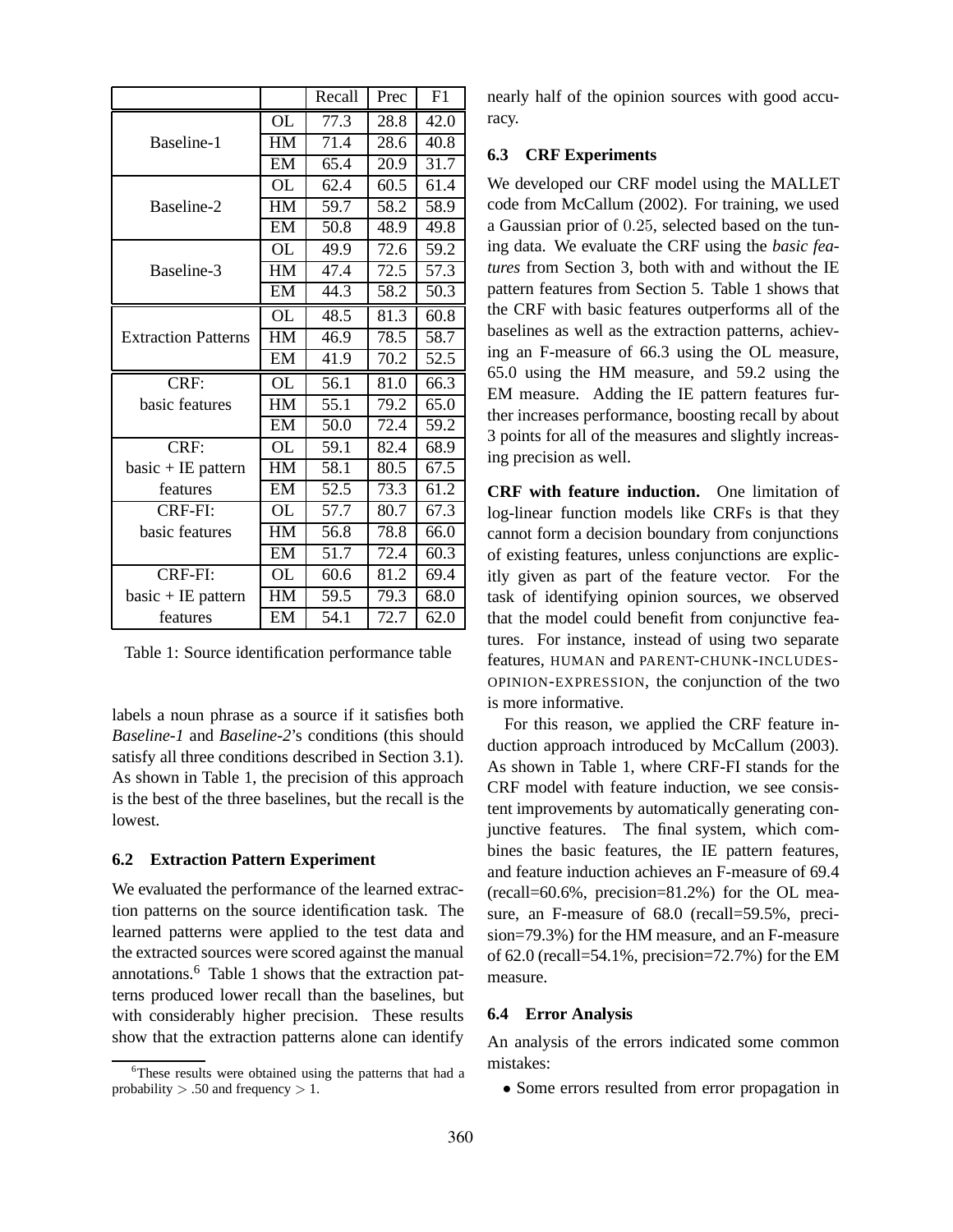our subsystems. Errors from the sentence boundary detector in GATE (Cunningham et al., 2002) were especially problematic because they caused the Collins parser to fail, resulting in no dependency tree information.

• Some errors were due to complex and unusual sentence structure, which our rather simple feature encoding for CRF could not capture well.

• Some errors were due to the limited coverage of the opinion lexicon. We failed to recognize some cases when idiomatic or vague expressions were used to express opinions.

Below are some examples of errors that we found interesting. Doubly underlined phrases indicate incorrectly extracted sources (either false positives or false negatives). Opinion words are singly underlined.

#### **False positives:**

(1) Actually, these three countries do have one common denominator, i.e., that their values and policies do not agree with those of the United States and none of them are on good terms with the United States.

(2) Perhaps this is why Fidel Castro has not spoken out against what might go on in Guantanamo.

In (1), "their values and policies" seems like a reasonable phrase to extract, but the annotation does not mark this as a source, perhaps because it is somewhat abstract. In  $(2)$ , "spoken out" is negated, which means that the verb phrase does not bear an opinion, but our system failed to recognize the negation.

### **False negatives:**

(3) And for this reason, too, they have a moral duty to speak out, as Swedish Foreign Minister Anna Lindh, among others, did yesterday.

(4) In particular, Iran and Iraq are at loggerheads with each other to this day.

Example (3) involves a complex sentence structure that our system could not deal with. (4) involves an uncommon opinion expression that our system did not recognize.

### **7 Related Work**

To our knowledge, our research is the first to automatically identify opinion sources using the MPQA opinion annotation scheme. The most closely related work on opinion analysis is Bethard et al. (2004), who use machine learning techniques to identify propositional opinions and their holders (sources). However, their work is more limited in scope than ours in several ways. Their work only addresses propositional opinions, which are "localized in the propositional argument" of certain verbs such as "believe" or "realize". In contrast, our work aims to find sources for all opinions, emotions, and sentiments, including those that are not related to a verb at all. Furthermore, Berthard et al.'s task definition only requires the identification of direct sources, while our task requires the identification of both direct and indirect sources. Bethard et al. evaluate their system on manually annotated FrameNet (Baker et al., 1998) and Prop-Bank (Palmer et al., 2005) sentences and achieve 48% recall with 57% precision.

Our IE pattern learner can be viewed as a cross between AutoSlog (Riloff, 1996a) and AutoSlog-TS (Riloff, 1996b). AutoSlog is a supervised learner that requires annotated training data but does not compute statistics. AutoSlog-TS is a weakly supervised learner that does not require annotated data but generates coarse statistics that measure each pattern's correlation with relevant and irrelevant documents. Consequently, the patterns learned by both AutoSlog and AutoSlog-TS need to be manually reviewed by a person to achieve good accuracy. In contrast, our IE learner, AutoSlog-SE, computes statistics directly from the annotated training data, creating a fully automatic variation of AutoSlog.

# **8 Conclusion**

We have described a hybrid approach to the problem of extracting sources of opinions in text. We cast this problem as an information extraction task, using both CRFs and extraction patterns. Our research is the first to identify both direct and indirect sources for all types of opinions, emotions, and sentiments.

Directions for future work include trying to increase recall by identifying relationships between opinions and sources that cross sentence boundaries, and relationships between multiple opinion expressions by the same source. For example, the fact that a coreferring noun phrase was marked as a source in one sentence could be a useful clue for extracting the source from another sentence. The probability or the strength of an opinion expression may also play a useful role in encouraging or suppressing source extraction.